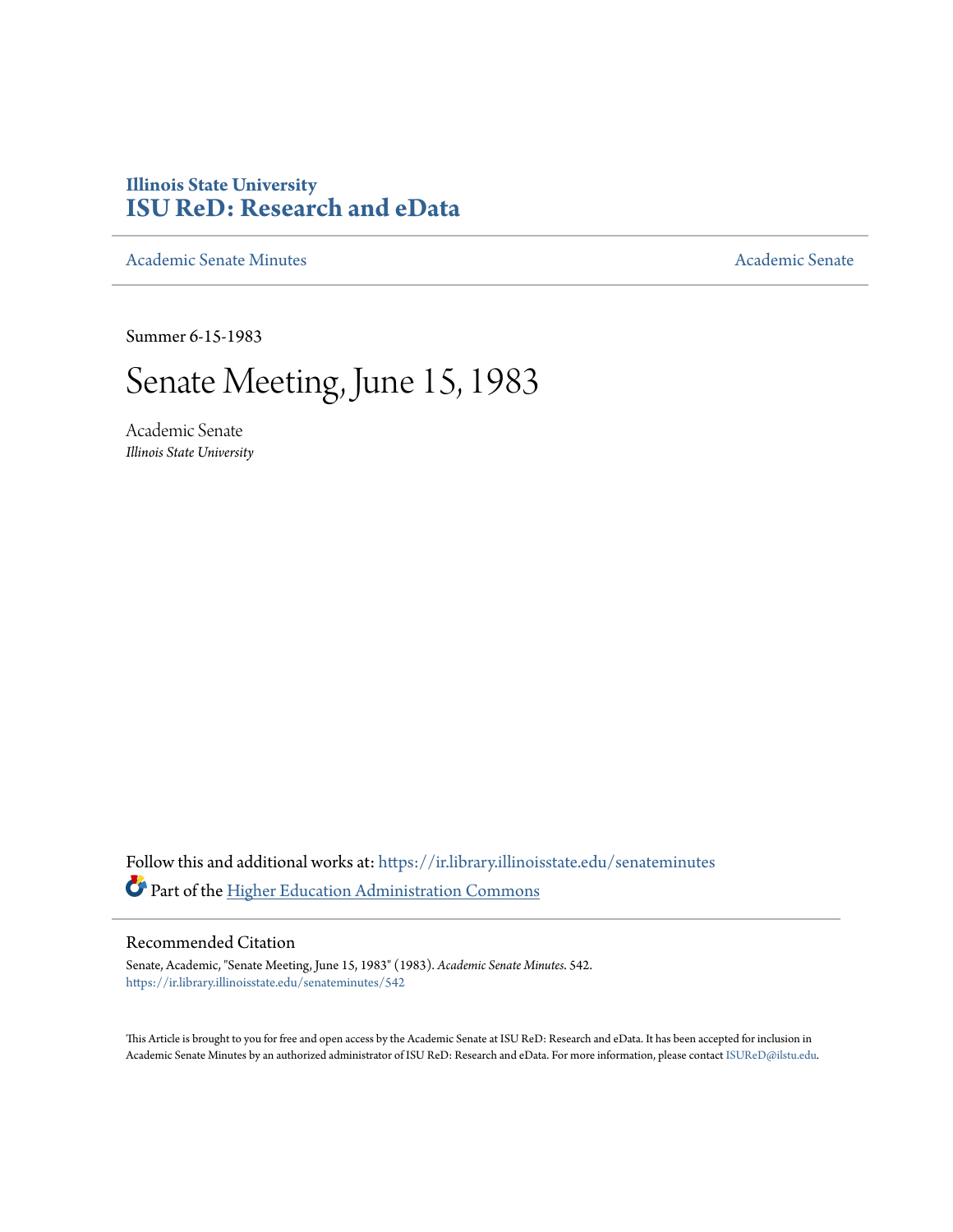## Academic Senate Minutes (not approved by the Academic Senate)

June 15, 1983 Volume XIV, No. 16

Contents

Call to Order

Roll Call

Approval of Minutes of May 11, 1983

Chairperson's Remarks\*

Vice Chairperson's Remarks

Student Body President's Remarks

Administrators' Remarks

Election of Student Members of Provost Search Committee

External Committee Appointments/Nominations\*

Committee Reports

Communications

Adjournment

\*Related materials in appendix

Meetings of the Academic Senate are open to members of the University community. Persons attending the meetings may participate in discussion with the consent of the Senate.

Persons desiring to bring items to the attention of the Senate may do so by contacting any member of the Senate.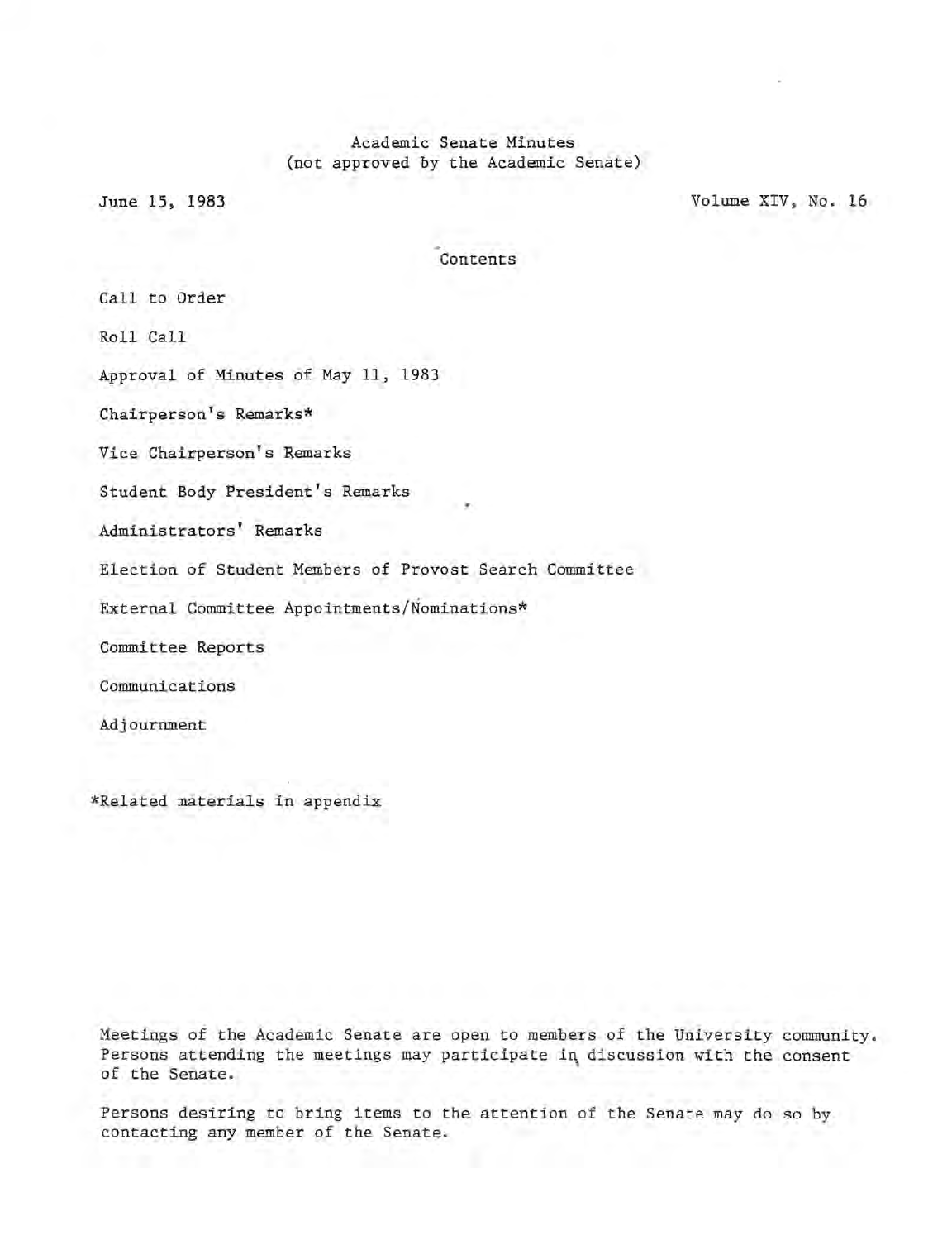### ACADEMIC SENATE MINUTES (not approved by the Academic Senate)

June 15, 1983 Volume XIV, No. 16

#### Call to Order

The meeting was called to order by Chairperson Ritt at 7:04 p.m. in the Circus Room of the Bone Student Center.

#### Roll Call

Secretary Gowdy called the role and announced that a quorum was present.

#### Approval of Minutes of May 11, 1983

In response to a question by Mr. Taylor regarding a statement on page 5, Mr. Ritt noted that the Academic Affairs and Faculty Affairs chairpersons are ex officio members of the Financial Exigency Committee; they are members by virtue of the office they hold. Ex officio, in this instance, does not mean nonvoting.

XIV-137 On a motion by Mr. Pritner (seconded by Mr. Mohr), the minutes of the May 11 meeting were approved unanimously on a voice vote.

#### Chairperson's Remarks\*

Mr. Ritt reported that Dr. Michael Lorber, Professor of Curriculum and Instruction had agreed to serve a second term as chairperson of the Academic Standards Committee. Mr. Ritt had appointed to the Financial Exigency Committee Mr. Pritner and Mr. Cakora as faculty and student members, respectively, of the Budget Committee.

Mr. Ritt welcomed Warren Harden, Interim Vice President for Business and Finance, who, as such, is a member of the Senate.

Mr. Tuttle received a letter from Governor Thompson urging that letters supporting the governor's tax increase be sent to local legislators. Mr. Ritt had written such letters, on behalf of the Senate, to Representative Ropp and Senator Maitland. He had sent copies to members of the Executive Committee, and other members of the Senate were welcome to read the letters in the Senate Office.

Mr. Ritt then recognized Mr. Tuttle, who read a memorial statement for Dr. Robert E. Holdridge prepared by Dr. Forrest Wisely, Assistant Professor of Communication. A copy of the memorial statement is appended to these minutes. Following the reading of the statement, Mr. Ritt asked the Senate to observe a minute of silence in memory of Dr. Holdridge.

#### Vice Chairperson's Remarks

Mr. Quick said he would be out of the country July 13-28 so would not be at the next Senate meeting.

#### Student Body President's Remarks

Mr. Bedingfield said it was good to be back in the country after his trip to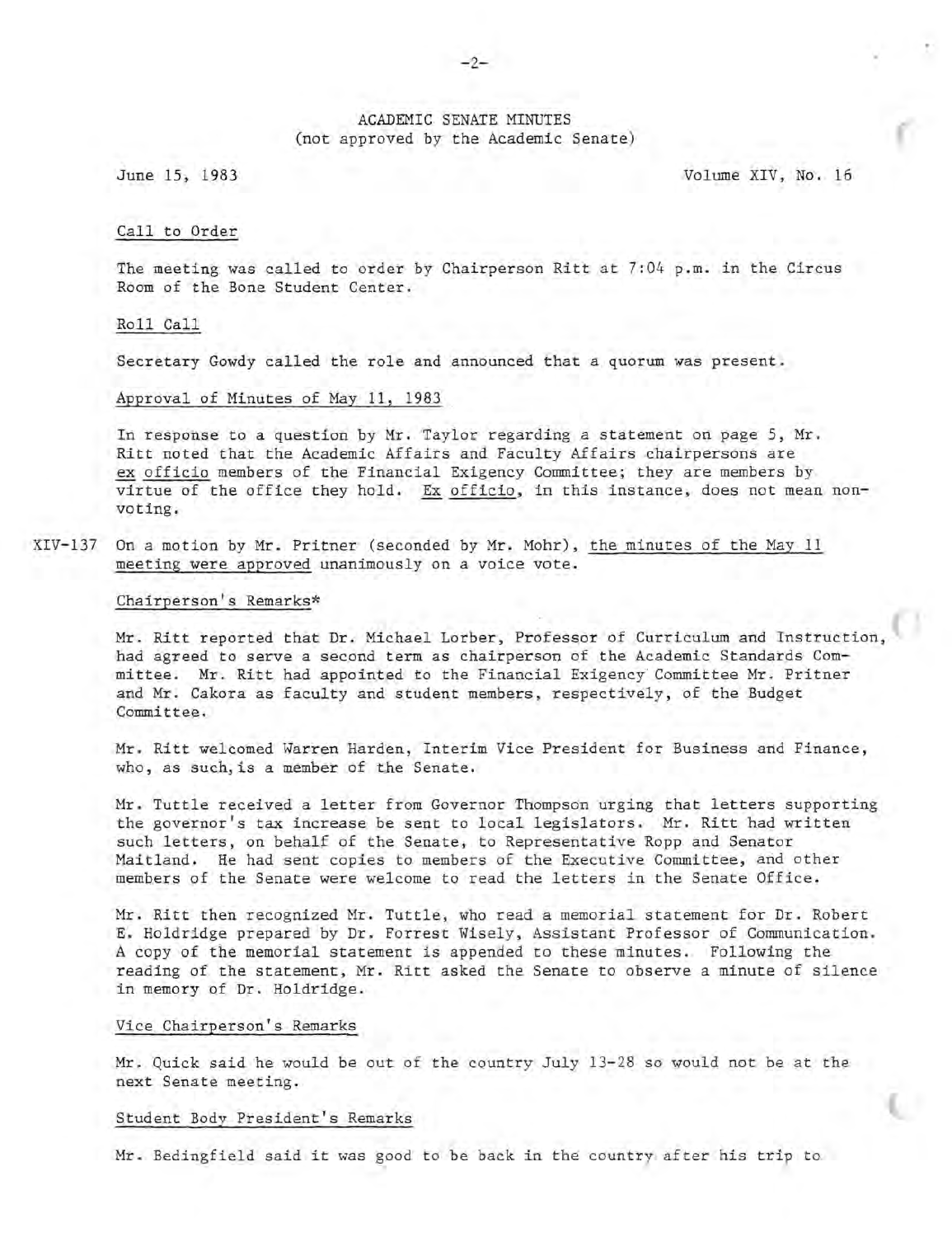mainland China. His office hours for the summer would be 1-4 p.m., Monday through Thursday, at the Student Association Office.

#### Administrators' Remarks

Mr. Watkins noted that the university community had been struck by a number of tragedies. In addition to the death of Dr. Holdridge, Dan Cashen, a university student and soni of Dr. Valjean Cashen, a member of the psychology department faculty, died. Dr. Cashen was in a Springfield hospital following a heart attack and was expected to have surgery.

Mr. Watkins requested an executive session at 7:16 p.m. Following the executive session, at 7:23 p.m., Mr. Ritt announced, for the record, that the Senate had approved, by secret ballot, the president's recommendations for two candidates for distinguished professor.

In response to questions and concerns raised by Mr. Eimermann regarding changes in personnel record keeping for faculty members, Mr. Watkins said that with the reorganization last winter the 'reporting line for personnel record keeping for faculty was put into the Personnel Office. The basic processes would not change at all. Pauline Cottone would continue to handle this work as would her successor, Arlene Johnson. (Mr. Watkins noted that Ms. Johnson's transfer to this position would be a great loss to the President's Office, and to him.) The location of the office would remain the same until December 31, 1983. Mr. Watkins read a communication he received from Mr. Strand (who would have presented the report if illness had not prevented him from attending the Senate meeting). In part, the communication said

- 1. The reporting line for portions of the record keeping for faculty members and administrative-professional personnel will change effective July 1, as proposed in your administrative reorganization.
- 2. Pauline Cottone and/or her successor, Arlene Johnson, will continue to work in the Provost's Office through December 31, 1983.
- 3. At the earliest possible date, a four-person committee will be appointed and asked to monitor the process by which a more efficient and effective personnel record keeping system will be established for faculty and administrative personnel. The four-person committee will consist of representatives from the Personnel Office, Provost's Office, Institutional Research, and the Academic Senate or the URC (whichever is preferred by the Senate). The chairperson of the committee can be whomever you designate. The committee will be requested to complete its work by November 15.

Mr. Watkins said he hoped such a committee would clear up any concerns that might exist. He would want the committee to select its own chairperson.

Mr. Watkins then reported on the higher education budget hearings before the subcommittee on appropriations in the House of Representatives. Dick Wagner, executive director of the Board of Higher Education, did an excellent job. The BHE initial budget was only reasonable, but the best hope now was for Senate Bill (SB) 258 which assumes passage of tax initiatives. That bill allows a 5.5% salary increase on a 95% base; a 3% cost increase for other things; 80% of what was proposed by the BHE for utilities, an adequate sum. One NEPR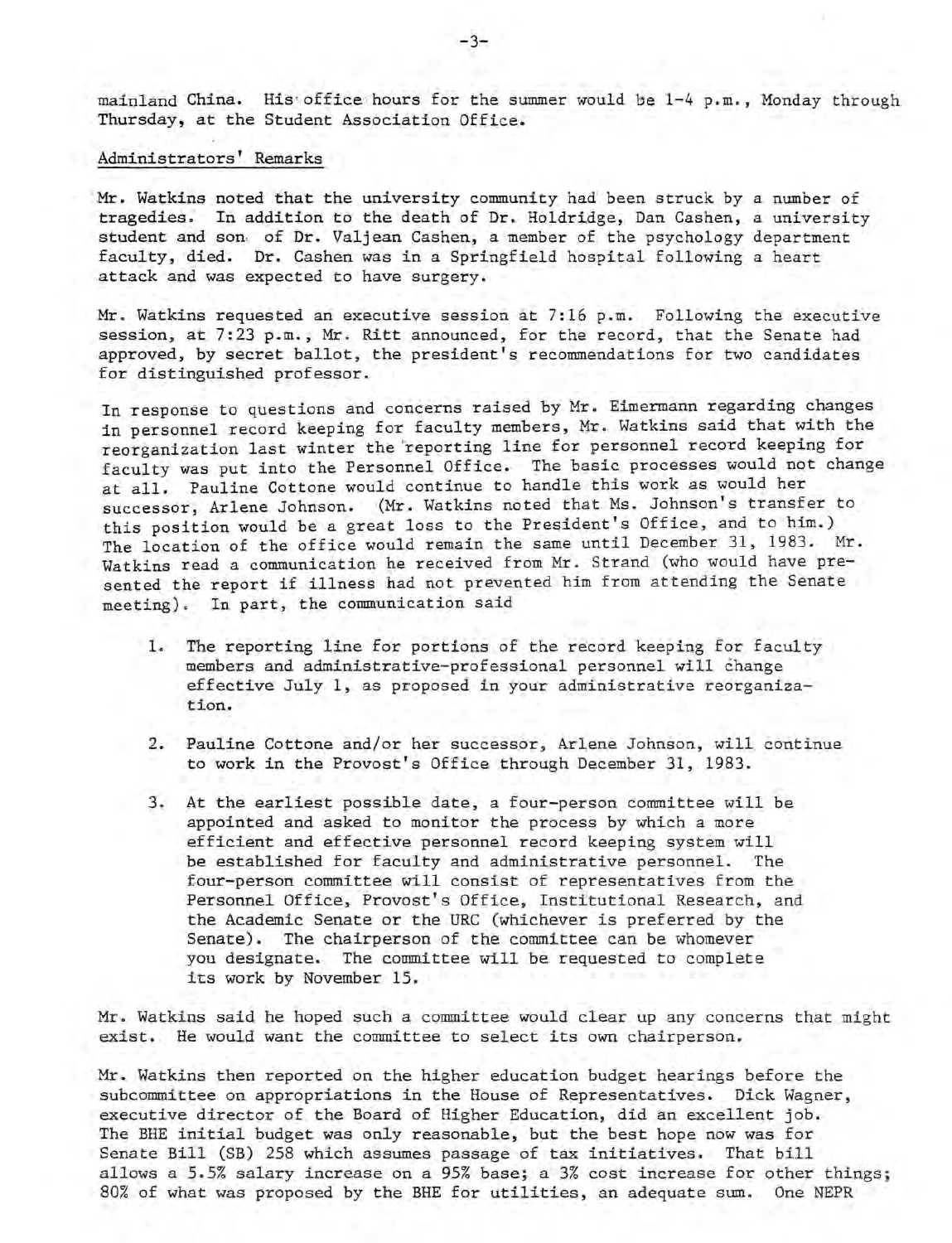was approved for ISU, for equipment replacement. The university was treated evenhandedly. The best scenario we can hope for is probably SB 258. At the hearing, when it was time for the Board of Regents to make its presentation, Representative Ropp, who is carrying the bill in the House, spoke on its behalf. There were no questions asked of President Watkins. System heads may make a prepared statement, but by the time Frank Matsler's time came, everything had been said that needed to be said. Everybody on the committee professed great love for higher education but believed SB 258 should not be passed by the committee before they knew how much taxes would be increased. The ploy was to move to reduce funding to the current year level so as to put the bill into conference committee until they know what is going to happen to revenue measures that are being introduced. It is premature at this point to expect a tax bill to pass<br>in either the House or the Senate before very late in the session. There is in either the House or the Senate before very late in the session. no great pessimism on the part of anyone, but no one expects any answers much before June 30. Phil Adams is doing a good job for the Regency system in his lobbying efforts.

In response to a question by Mr. Pontius, Mr. Watkins said funding would probably be something less than the governor wanted, but something has to be done. He thinks a special session will be called if no tax increase is passed.

Mr. Tuttle said that at the last Senate meeting a resolution was passed allowing for negotiations with the Board staff regarding the Applied Computer Science NEPR.

Mr. Harden, in his remarks, responded to Mr. Tuttle's question. The title of the program had been changed to Interdisciplinary Computer Education Development. It was approved by the staff of the Board of Regents for \$495,000 and would be recommended for approval by the Board at the June meeting. The NEPR as now submitted, was somewhat different.

1. Applied Computer Science and support for that department was set at \$245,000, with five full-time faculty positions.

2. Microcomputer Lab and Clearinghouse will be university wide.

3. Development of a configuration of software to allow communication among a variety of electronic equipment in order to tie together what we have now and what we will have .

#### ACTION ITEMS

### Election of Student Members of the Provost Search Committee

Mr. Ritt explained that at the last Senate meeting the question had been raised about whether the candidates were in good standing in terms of disciplinary probation. Senate Bylaws and procedures make no requirement for such good standing in terms of disciplinary probation or in terms of academic good standing. The vita form used by the Student Affairs Committee asked if the candidate was in good academic standing. All had responded to that question. In response to a question from the floor at the last meeting, letters were sent to the candidates asking permission to inquire as to their status regarding disciplinary probation. Three had given permission. We were not able to get in touch with one of the candidates. Mr. Ritt ruled that all four candidates were properly on the ballot. If anyone wanted to know who had not responded he would share that information, but he did not see any reason to withdraw any name from the ballot. There were no questions.

Peggy Gerkin, Speech Communication major; Doug Hugdahl, Finance major; and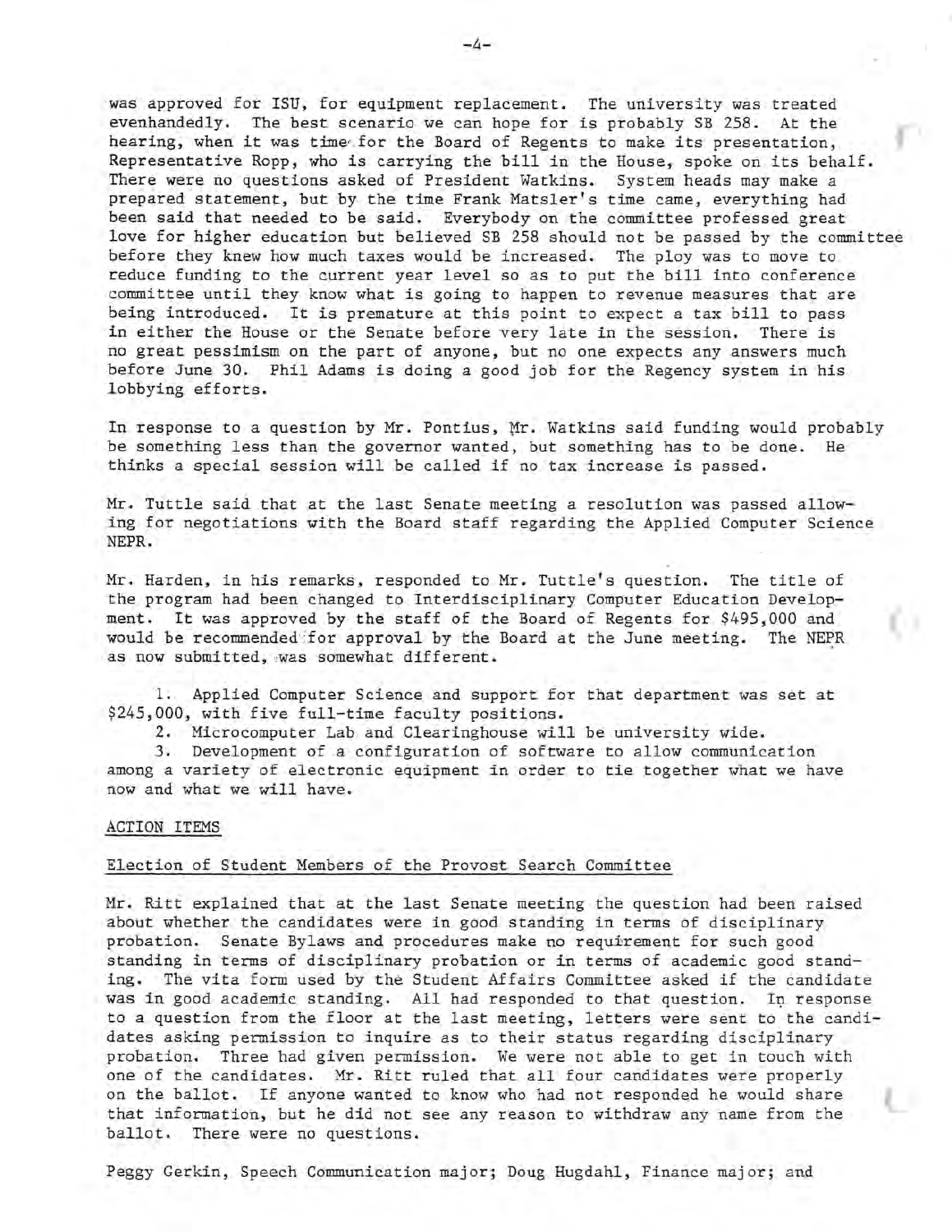Yvette I. Smith, Marketing major, were elected on one ballot.

External Committee Appointments/Nominations (5.24.83.1 and 5.26.83.1)\*

XIV-138 Mr. Pontius, Rules Committee Chairperson, moved approval of the student nominations to the Student Grievance Committee and the Student Code Enforcement and Review Board (5.24.83.1). The motion was seconded by Mr. Houghton and passed unanimously on a voice vote. The nominations will be forwarded to President Watkins for his appointment. (A copy is appended to these minutes.)

> Mr. Pontius asked the Senate to consider the faculty appointments and nominations (5.26.83.1) in separate motions.

- XIV-139 Mr. Pontius moved approval of the faculty appointments to Senate external committees (seconded by Ms. Gerkin). The motion carried on a voice vote. It was noted that the Senate Office would notify those appointed. (A list of those approved is appended to these minutes. ' Vacancies still to be filled are noted. )
- XIV-140 Mr. Pontius moved approval of the faculty nominations for SCERB, SCERB Grievance Committee, and the Hearing Panel. The motion was seconded by Mr. Tuttle and passed on a voice vote. (See appendix.)

Mr. Ritt announced the result of balloting for student members of the Provost search committee. Mr. Tuttle asked Mr. Watkins when he would be making the appointment of the search committee chairperson and secretary. Mr. Watkins said he was meeting with Mr. Ritt on June 20 to discuss this matter.

#### Committee Reports

Academic Affairs. Mr. Taylor, Chairperson, reported that the committee had met June 13 and would meet again June 20 at 3 p.m. in Hovey 302. The committee was discussing the writing exam, the academic bankruptcy proposal, the disestablishment policy, CLEP, advanced placement, and proficiency exams .

Joint University Advisory Committee. Ms. Gerkin reported that JUAC had met May 19 . New officers would be elected at the June meeting. It was ISU's turn to provide a secretary. Items discussed at the May meeting included the Governor's tax proposal and the retirement system. The Board staff provided lots of information.

#### Communications

Mr. Woodson thought the table cloths added a nice touch.

Mr . Watkins corrected a statement that recently appeared in the Daily Pantagraph about the College of Applied Science and Technology.

#### Adjournment

XIV-141 On a motion by Mr. Houghton (seconded by Mr. Hugdahl) the meeting was adjourned at 8:05 p.m.

For the Academic Senate,

Laura E. Gowdy, Secretary

LEG:pch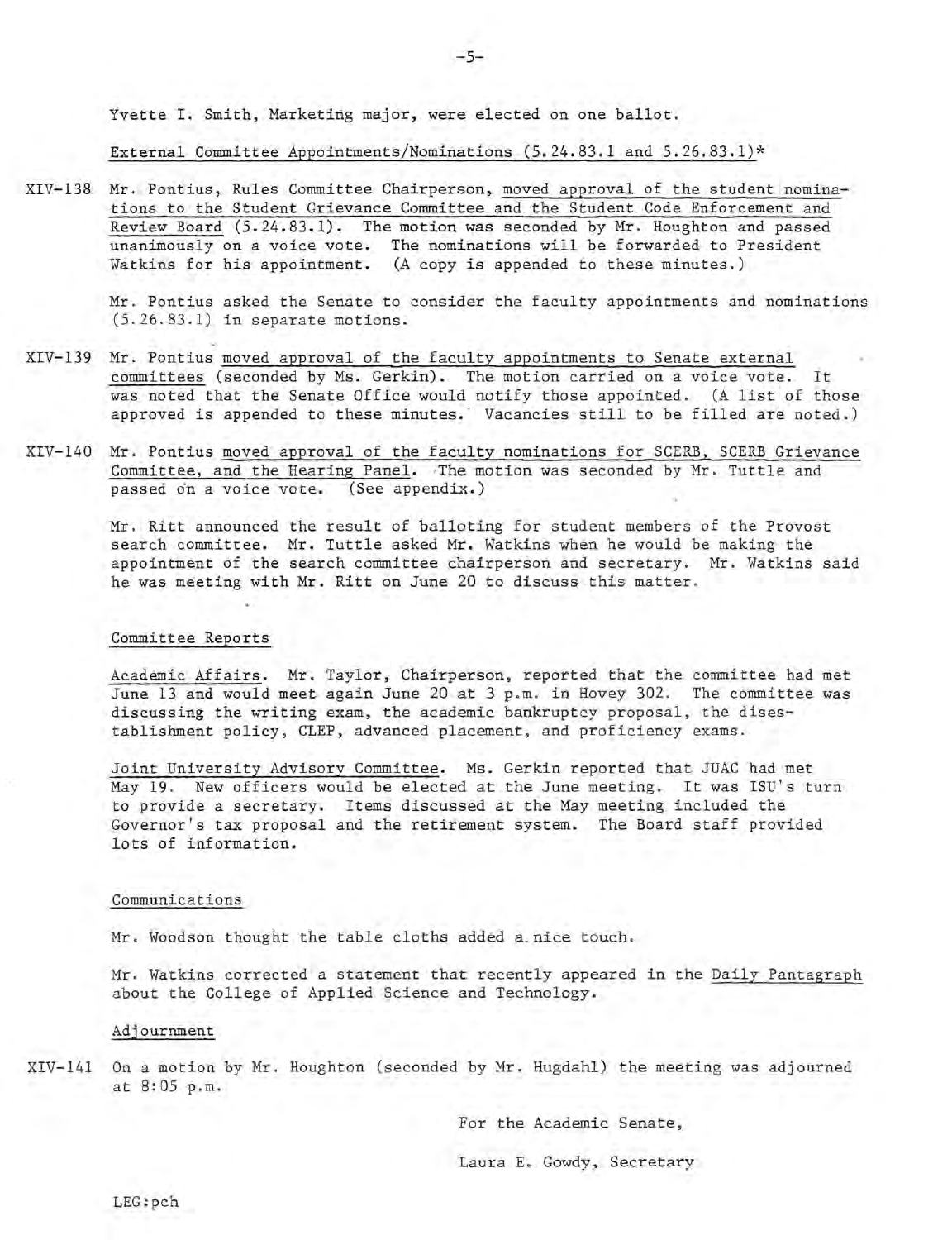$-6-$ 

**Late:**  $6/15/83$  **Volume No:** XIV No. 16-

| ٠           |                         | VOTE             |            |             |             |                          |             |             |                              | <b>IVOICE VOTE</b> |                      |   |
|-------------|-------------------------|------------------|------------|-------------|-------------|--------------------------|-------------|-------------|------------------------------|--------------------|----------------------|---|
| NAME        | ATTEN-<br>DANCE         | Motion<br>×      | Monon<br>4 | Motion<br># | Motion<br># | Motion<br>#              | Motion<br>÷ | Motion<br># |                              | Motion<br>No.      | Y                    | N |
| Balbach     | excused                 |                  |            |             |             |                          |             |             |                              | 137                | $\mathbf{\dot{x}}$   |   |
| Batsche     | $\mathsf{P}$            |                  |            |             |             |                          |             |             |                              | 138                | $\mathbf x$          |   |
| Bedingfield | P                       |                  |            |             |             |                          |             |             |                              | 139                | $\frac{1}{x}$        |   |
| Bowen       | $\, {\bf p}$            |                  |            |             |             |                          |             |             |                              | 140                | $\mathbf{x}^{\perp}$ |   |
| Cakora      | $\overline{\mathrm{P}}$ |                  |            |             |             |                          |             |             |                              | 141                | $\mathbf{x}$         |   |
| Carmody     | $\, {\bf p}$            |                  |            |             |             |                          |             |             |                              |                    |                      |   |
| Crafts      | excused                 | Н                |            |             |             |                          |             |             |                              |                    |                      |   |
| Eimermann   | excused                 | $\sim$           |            |             |             |                          |             |             |                              |                    |                      |   |
| Fese        | ${\tt P}$               |                  |            |             | ۰           |                          |             |             | L                            |                    |                      |   |
| Friedhoff   | P                       |                  |            |             |             |                          |             |             | Ħ                            |                    |                      |   |
| Gamsky      | excused                 |                  |            |             |             |                          |             |             | $\mathbf{\mu}$               |                    |                      |   |
| Gerkin      | P                       |                  |            |             |             |                          |             |             | Ħ                            |                    |                      |   |
| Gowdy       | $\mathbf{p}$            |                  |            |             |             |                          |             |             | Ħ                            |                    |                      |   |
| Harden ·    | $\, {\bf P}$            |                  |            |             |             |                          |             |             | $\mathbf{H}$                 |                    |                      |   |
| Hobbs       | P                       | m                |            |             |             |                          |             |             | $\mu$                        |                    |                      |   |
| Houghton    | P                       |                  |            |             |             |                          |             |             | Ħ                            |                    |                      |   |
| Hugdahl     | $\overline{P}$          |                  |            |             |             |                          |             |             | $\mathbf{H}$                 |                    |                      |   |
| Livesay     | excused                 |                  |            |             |             |                          |             |             | $\mathbf{  }$                |                    |                      |   |
| Love11      | P                       |                  |            |             |             |                          | ۰           |             | Ħ                            |                    |                      |   |
| Lowe.       | $\overline{P}$          | ٠<br>4 I         |            |             | ٠           |                          |             |             | Ħ                            |                    |                      |   |
| Luther      | A                       |                  |            |             |             | $\overline{\phantom{a}}$ |             |             |                              |                    |                      |   |
| McCracken   | P                       | M                |            |             | H.          |                          |             |             | π                            |                    |                      |   |
| Miller      | Ρ                       |                  |            |             |             |                          |             |             | ΤŢ                           |                    |                      |   |
| Mohr        | P                       |                  |            |             |             |                          |             |             | ₩                            |                    |                      |   |
| Olsen       | excused                 |                  |            |             |             |                          |             |             |                              |                    |                      |   |
| Parr        | excused                 |                  |            |             | ٠           |                          |             |             | $\mathbf{H}$                 |                    |                      |   |
| Pazmino     | excused                 |                  |            |             |             |                          |             | Ħ           |                              |                    |                      |   |
| Piland      | excused                 |                  |            |             |             |                          |             |             | Ш                            |                    |                      |   |
| Plummer     | $\, {\bf p}$            |                  |            |             |             |                          |             |             | Н                            |                    |                      |   |
| Pontius     | ${\tt P}$               |                  |            |             |             |                          |             |             | Ħ                            |                    |                      |   |
| Pritner     | ${\tt P}$               |                  |            |             |             |                          |             |             |                              |                    |                      |   |
| Ouick       | $\, {\bf p}$            | 11               |            |             |             |                          |             |             | l I                          |                    |                      |   |
| Reitan      | $\overline{P}$          | i i              |            |             |             |                          |             |             | $\mathbf{1}$                 |                    |                      |   |
| Ritt        | $\overline{P}$          | $^{\dagger}$     |            |             |             |                          |             |             | $\mathbf{H}$                 |                    |                      |   |
| Rosenbaum   | excused                 | 11               |            |             |             |                          |             |             | 11                           |                    |                      |   |
| Smith       | A                       | -1               |            |             |             |                          |             |             | $\lvert \rvert$              |                    |                      |   |
| Stokes      | $P$ .                   | ٠                |            |             |             |                          |             |             | 11                           |                    |                      |   |
| Strand      | lexcused                | $\mathbf{1}$     |            |             |             |                          |             |             | 111                          |                    |                      |   |
| Strode      | $\mathbf{A}$            | ïΙ               |            |             |             |                          |             |             | $\vert \vert$                |                    |                      |   |
| Taylor      | P                       | Н                |            |             |             |                          |             |             | ۱, ا                         |                    |                      |   |
| Tsatsos     | excused                 | $\vdash$         |            |             |             |                          |             |             | $\uparrow \uparrow \uparrow$ |                    |                      |   |
| Tuttle      | $\, {\bf P}$            | $\mathbf{1}$     |            |             |             |                          |             |             | Ш                            |                    |                      |   |
| Watkins     | $\overline{P}$          | $\Box$           |            |             |             |                          |             |             | 11                           |                    |                      |   |
| Weddle      | excused                 | $\overline{1}$   |            |             |             |                          |             |             | Ħ                            |                    |                      |   |
| Williams    | excused                 | $\frac{1}{2}$    |            |             |             |                          |             |             | НI                           | ٠                  |                      |   |
| Windhorn    | $\rm A$                 | i l              |            |             |             |                          |             |             | 111                          |                    |                      |   |
| Woodson     | ${\tt P}$               | $\left  \right $ |            |             |             |                          |             |             | ìI.                          |                    |                      |   |
|             |                         | $\mathbf{r}$     |            |             |             |                          |             |             | 111                          |                    |                      |   |
|             |                         |                  | ٠          |             |             |                          |             |             | $\mathbf{H}$                 |                    |                      |   |
|             |                         |                  |            |             |             |                          |             |             | $\mathbf{H}$                 |                    |                      |   |

÷,

J.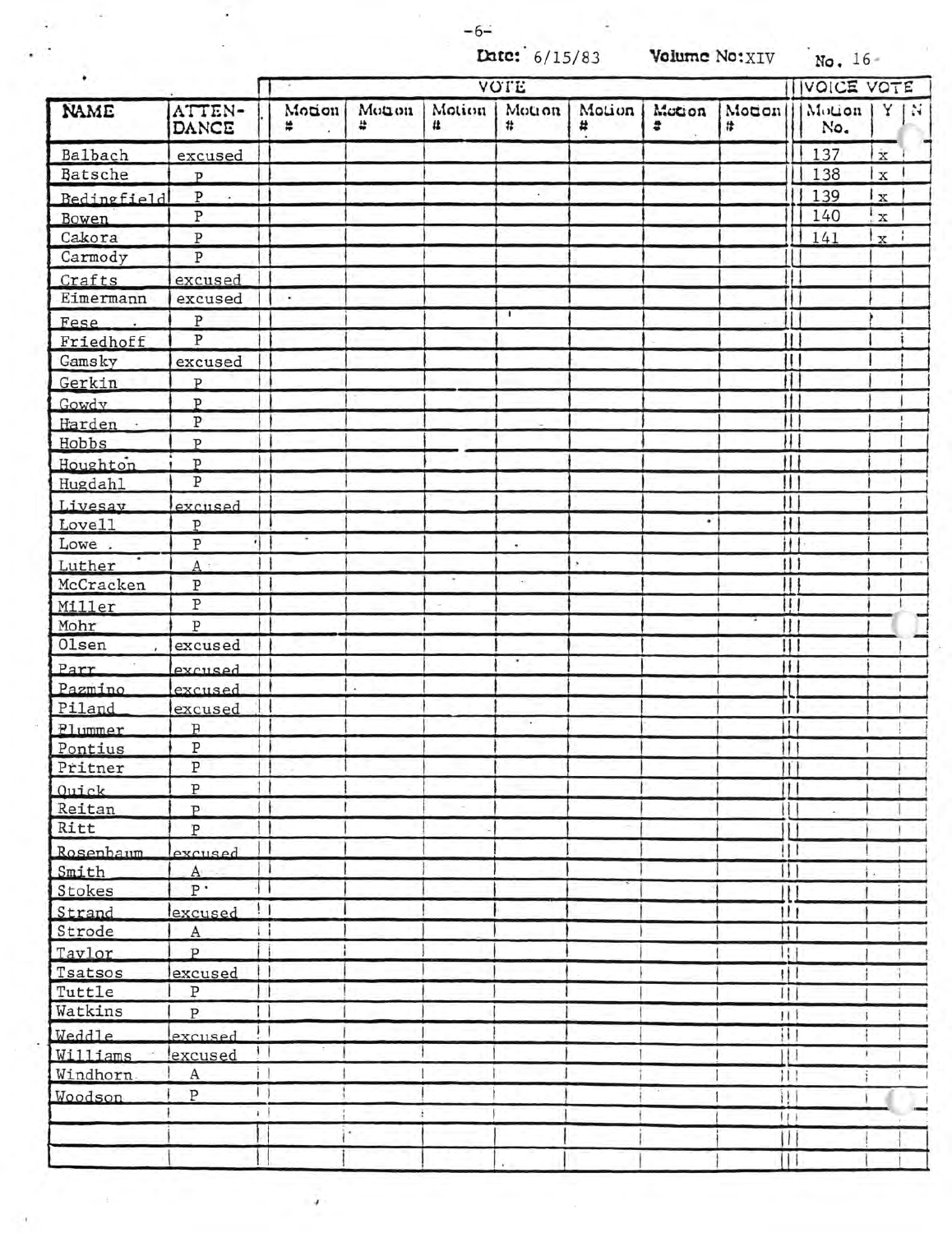# **Illinois State University**  $-7-$  APPENDIX

**Department of Communication** 

# MEMORIAL STATEMENT

The faculty, staff, and students of the Department of Communication and Illinois State University lost a valued colleague, friend and teacher on June 8, 1983, with the death of Dr. Robert E. Holdridge at the age of 61. His reasoned contributions to many department, college , and university committees, his unselfish contribution of his time and experience to professional organizations, and his superior classroom teaching will be greatly missed. His death leaves a void for all of us.

Bob Holdridge's contributions to Illinois State University beyond his teaching and professional activities are many. As a teacher, colleague, and friend his influence on the lives of the students and faculty of this University is significant. So, at this time, we regretfully acknowledge the death of Dr. Robert E. Holdridge.

Normal-Bloomington, Illinois Phone: 309/438-3671

Stevenson 114 Normal, Illinois 61761

Equal Opportunity/ Affirmative Action University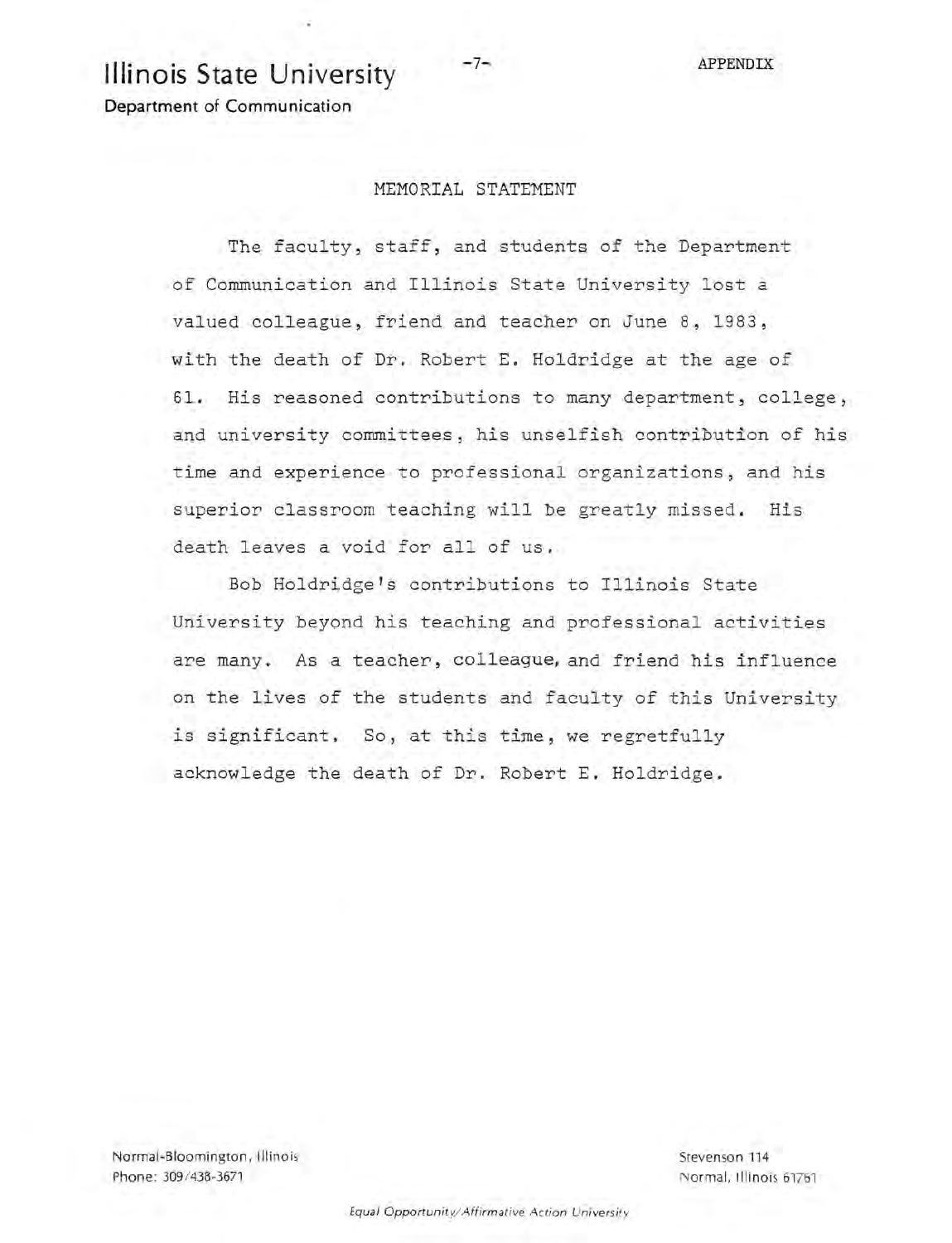# **Illinois State University**

Student Judicial Office

'ID: Rules Committee of the Academic Senate

FROM: Linda Timm

DATE: May 12, 1983

RE: SCERB & Grievance Appointments

The following students are recommended for appointment to SCERB and the Grievance Committee. I have included their summer addresses.

#### Student Grievance Canmittee

Tina Patterson 2604 Woodlawn Rd. Sterling, IL 61081

Marc Hammer 1924 9nith Northbrook, IL 60062

Paul Willis 800 S. university #12 Normal, IL 61761

Alternates

Jacqueline Bourret 1007 S. McGregor Bloomington, IL 61701

#### **SCERB**

Jamie 'Ihanpson 306 Dewey Normal, IL 61761

Fobert Spellman 3626 W. 120th Pl. Alsip, IL 60658

Bonnie Hill 109 College Ct. #2 Normal, IL 61761

Ellen Dwyer (Spring appointment, 1984) 10912 N. Woodstock St. Huntley, IL 60142

Mark Utendorf 222 S. IMyer Arlington Heights, IL 60005

Stacie Pitman (Fall, 1983) 0-166 Cardinal Court Normal, IL 61761

Mike Mattingly (Spring appointment, 1984) 303 Wabeba St. Minooka, IL 60447

 $5.24.83.1$ 

119 Julian Hall Normal, Illinois 61761

Normal-Bloomington , Illinois Phone: 309/438-8621

Equal Opportunity/ Affirmative Action University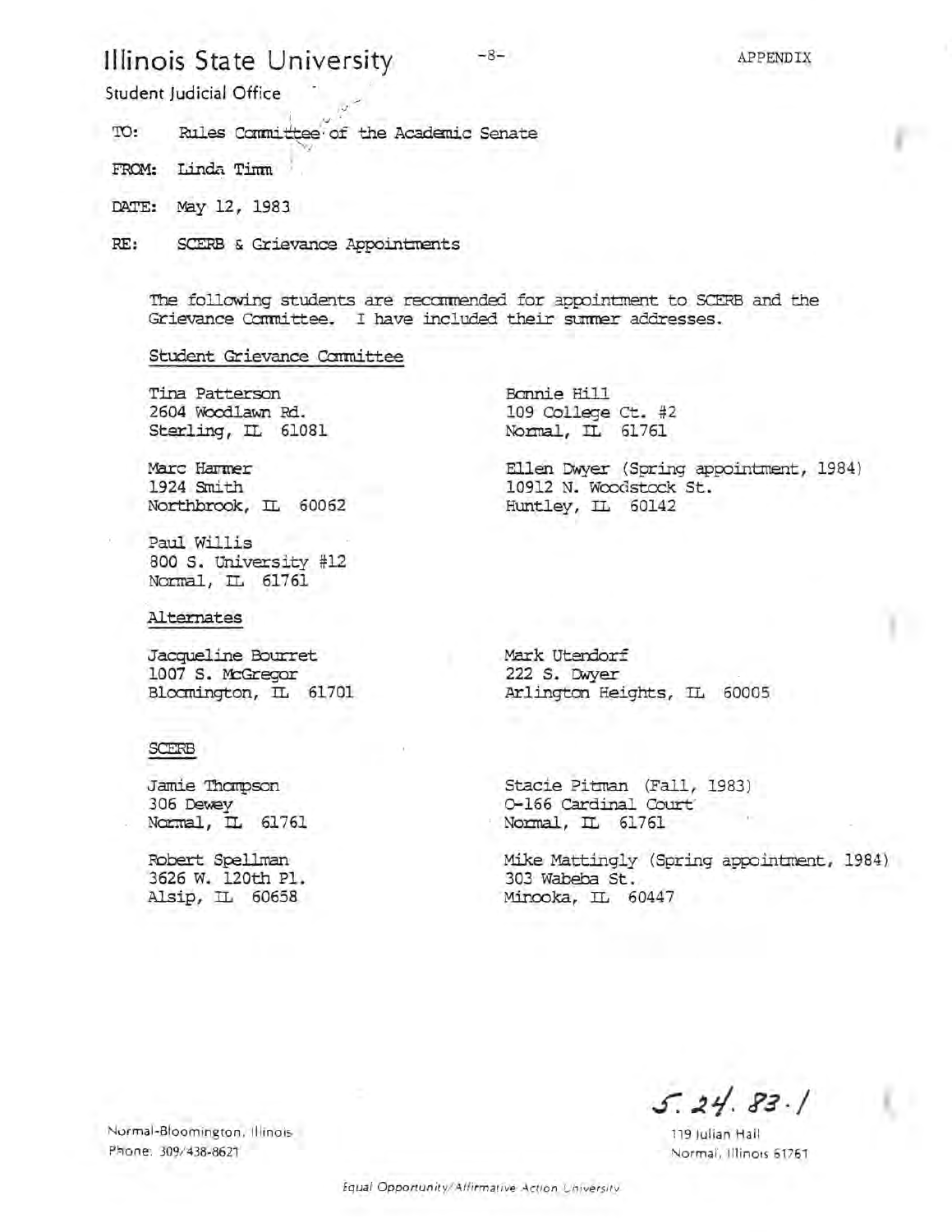May 26, 1983

TO: Executive Committee of the Academic Senate

**Rules Committee** FROM:

External Committee Appointments/Nominations  $RE:$ 

Committee Appointments

Academic Planning Teresa Palmer, Business Education & Administrative Services, 1986 Valerie Wilford, Communication, 1986 Carol Chrisman, Applied Computer Science, 1986 Jane Birkenholz, Specialized Educational Development, 1984

Academic Standards William E. Colvin, Art, 1986 Kenneth Earnest, Accounting, 1986 Joe Townsend, Agriculture, 1985

Council on University Studies Walter Bock, Art, 1986 Martha Bickley, Business Education & Administrative Services, 1986 J. H. McGrath, Educational Administration & Foundations, 1986

Economic Well-Being Bill Linneman, English, 1986 Donna V. Bruyere, Specialized Educational Development, 1986

Entertainment Committee Douglas Harris, Theatre, 1986 Maurice Knuckles, Health Sciences, 1984 Douglas Nietzke, English, 1-year alternate

Facilities Planning Marilyn Newby, Art, 1986

Business, 1986

Honors Council Brian Crissey, Applied Computer Science, 1986 Arthur Lewis, Music, 1986

Library Ann Stemm, Home Economics, 1986 James D. Coe, Specialized Educational Development, 1986

Forum Carmittee Glenn Reeder, Psychology, 1986